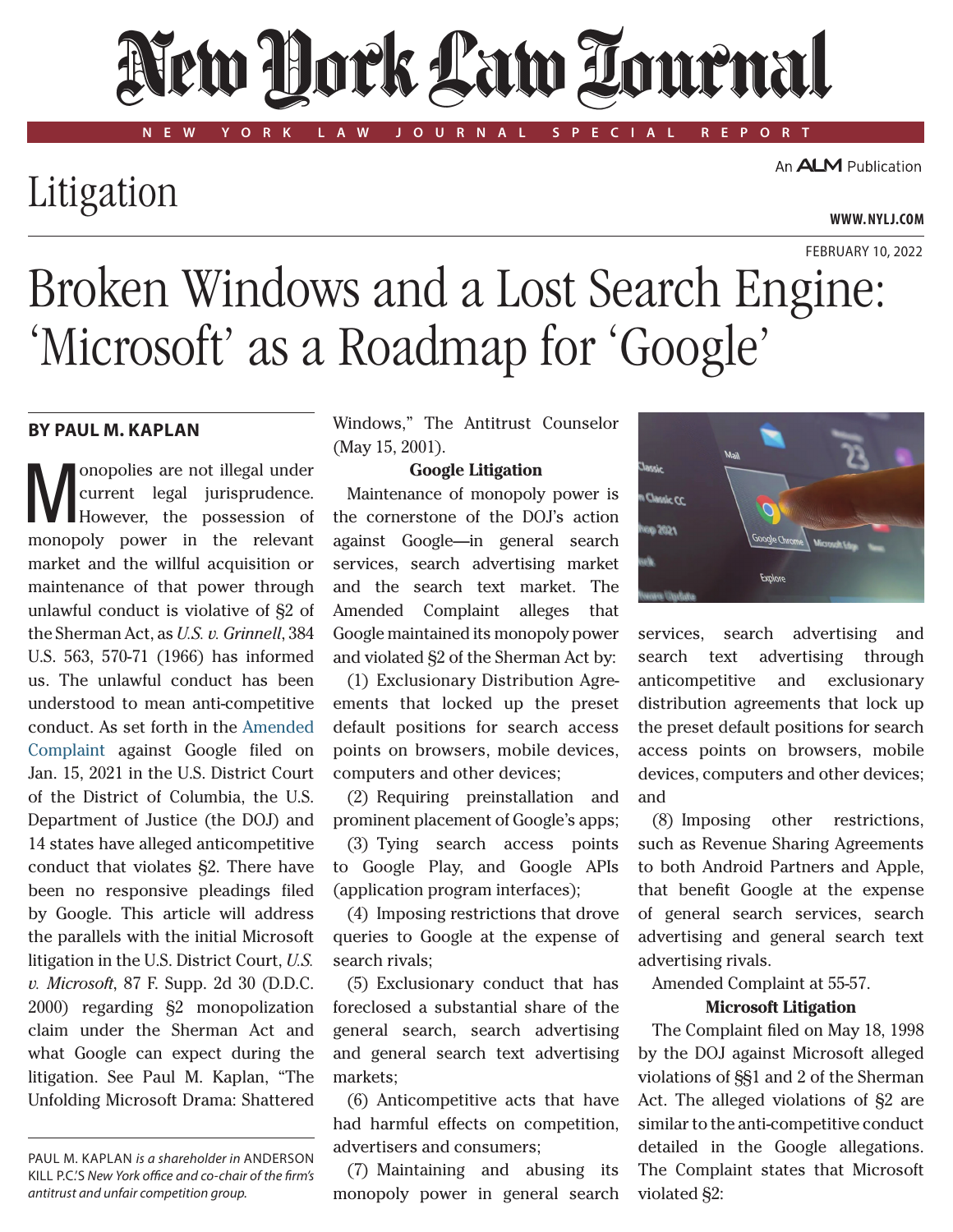(1) In requiring original equipment manufacturers (OEMs) to license and distribute the Internet Explorer (I/E) browser or any other software when licensing the Windows operating system product (Windows) (Could be the basis a §1 or 2 claim);

(2) In entering into agreements with OEMs restricting their right to modify the screens and functions of Windows or to add non-Microsoft browser software or other software products during the boot-up sequence, or to substitute non-Microsoft browser software;

(3) Requiring persons to license and distribute its I/E software or any other software in order to receive placement or access to any Microsoft operating system product, any screen or function; and,

(4) Requiring or inducing person to agree *not* to license, distribute or promote such browser only on terms or conditions that materially disadvantage it in attempting to monopolize the market for I/E browsers and in willfully maintaining its monopoly in the market for PC operating systems.

#### **Legal Analysis of Monopolization in Microsoft Litigation**

Judge Thomas Penfield Jackson's analysis of the law in *U.S. v. Microsoft* is still applicable today. While the antitrust laws do not prevent a corporation from lawfully becoming a monopoly, they do "operate to limit the means by which a firm may employ to lawfully either acquire or perpetuate monopoly power." *U.S. v. Microsoft*, 87 F. Supp. 2d at 35. Generally, §2 is violated if a corporation obtains or preserves illegally its monopoly power, defined by the courts as the ability to raise prices, restrict output or exclude competition through anticompetitive acts.

There are two elements that define monopoly power: (1) the possession of monopoly power in a relevant market; and (2) the willful acquisition or maintenance of monopoly power, as distinguished from the growth or development of such power as a consequence of a superior product, business acumen or historic accident. *U.S. v. Grinnell*, 384 U.S. 563, 571 (1966). Regarding the first element, the court must first determine the boundaries of the commercial activity, which is referred to as the "relevant market"—without which there is no way to measure a corporation's ability to lessen or destroy competition. The court must then assess the corporation's actual power to control prices, to restrict output or, to exclude competition from the relevant market.

In *Microsoft*, the court concluded that the relevant market was the "worldwide licensing of Intel-compatible PC operating systems." *Microsoft*, 87 F. Supp. 2d at 36. "Because the ability of consumers to turn to other suppliers restrains a firm from raising prices above the competitive level, the definition of the 'relevant market' rests on a determination of available substitutes." Id. at 36, citing to *Rothery Storage & Van Co, v. Atlas Van Lines*, 792 F. 2d 210, 218 (D.C. Cir. 1986).

In order to determine the product market, its cross-elasticity is examined. That is, when faced with a price increase what are the available substitutes to which consumers can turn? Applied to Microsoft, the Court found no products existed that constituted substitutes for Intelcompatible PC operating systems without consumers incurring substantial costs, particularly where Microsoft possessed a market share in excess of 95% in such operating systems.

With Microsoft's established applications, there existed significant barriers to entry in the Intelcompatible PC operating systems. Barriers to entry are generally defined as the costs and business obstacles a new or repositioned entrant to the market would face in entering *de novo* into a particular market. In citing to the 1982 *AT&T* case, the court stated that a high market share with significant barriers to entry generally creates a presumption that a party enjoys monopoly power*. Microsoft*, 87 F. Supp. 2d at 36.

Similar to the allegations in the Google litigation, the court held that there was significant corroborative evidence of Microsoft's monopoly power based on its ability to maintain its monopoly power through anticompetitive practices. The threshold question was whether Microsoft's conduct was exclusionary; that is, had Microsoft restricted the ability of other firms to compete in a relevant market on the merits of their products. If there is a "significant exclusionary impact" in a relevant market, such conduct will be deemed to be anticompetitive and a §2 violation will be proven.

The only possible defense available to Microsoft was the assertion of a specific, procompetitive business motivation that would explain the full extent of its exclusionary conduct.

In attempting to meet this burden, Microsoft sought to rebut the allegation of possession of monopoly power by: (1) evidence of putative restraints on its ability to exercise such monopoly power, and (2) behavior of its own that is inconsistent with monopoly power. The Court dismissed this defense, asserting that such alleged constraints on its monopoly power did not deprive Microsoft of its ability to price Windows above a competitive level.